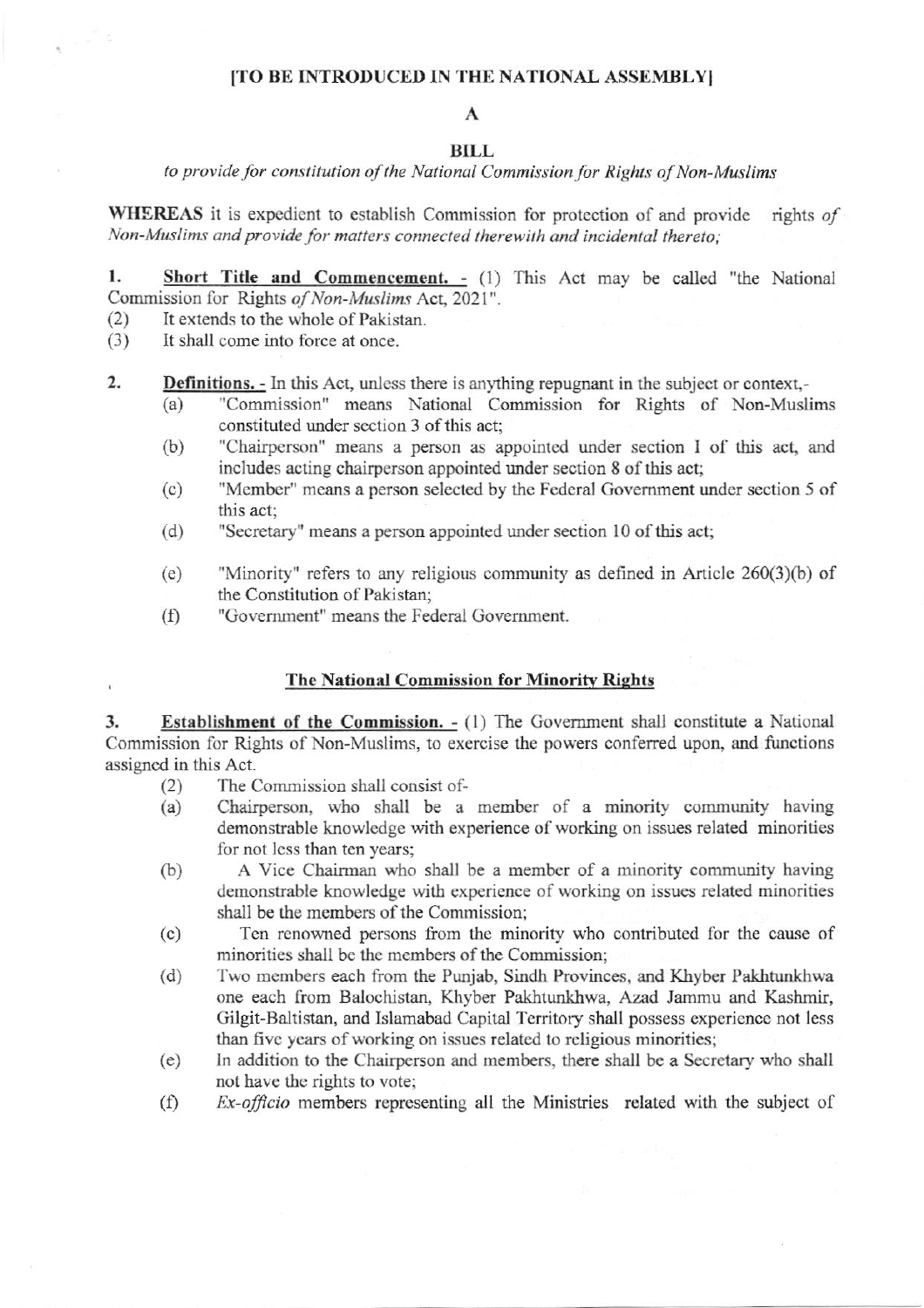religious minorities, not bellow BPS-20, and who shall not have the right to vote;

- (g) Chairperson of the National Human Rights Commission;
- (h) Chairperson of the National Commission on the Status of Women.<br>
(3) A member appointed under paragraph (c) of sub-section (2) shall  $\ell$

A member appointed under paragraph  $(c)$  of sub-section  $(2)$  shall be not less than thirty years of age, with a minimum working experience of five years on issues related to minority.

(4) Headquarter of the Commission shall be in Islamabad.

(5) The Commission shall be a body having perpetual succession and a common seal with power, among other, to acquire, hold and dispose of any property and shall sue and is used by the said name.

4. Appointment of Chairperson. - (1) The Government through a public notice shall invite suggestions for suitable persons for the appointment of the Chairperson and, after proper scrutiny, shall submit a list of those persons to the Prime Minister and the Leader of the Opposition in the National Assembly.

(2) The Prime Minister in consultation with the Leader of the Opposition shall forward three names for the Chairperson to the Parliamentary Committee of the National Assembly for hearing and confirmation of any person from the proposed names:

Provided that in case there is no consensus between the Prime Minister and the Leader of the Opposition, each shall forward separate list of three people each to the Parliamentary Committee.

(3) The Parliamentary Committee shall be constituted by the Speaker of the National Assembly and shall comprise 50 (fifty) percent members from the treasury benches and 50 (fifty) percent from the opposition parties, based on their strength in the Majlis-e-Shoora (Parliament), to be nominated by the respective Parliamentary Leaders:

Provided that the total strengthen of the Parliamentary Committee shall not exceed twelve members out of which one-third shall be from the Senate.

Provided further that half of these nominated persons shall belong to minority communities.

(4) The Parliamentary Committee shall regulate its own procedure for nominating the Chairman.

(5) The Parliamentary Committee shall forward the name of the nominee confirmed to the Prime Minister, who shall appoint the Chairperson accordingly.

 $(6)$  The Chairperson shall be thirty-five years or above.

5. Appointment of Members. - (1) The ex-officio members shall be appointed by the Prime Minister.

(2) The other members shall be selected from amongst the names recommended under section 4 and with consultation of the Chairperson.

(3) Two members from the Punjab, two members from Sindh, two member from Khyber Pakhtunkhwa, one member from Balochistan, one from ICT, one from Azad Jammu and Kashmir and one from Gilgit-Baltistan shall be chosen.

 $(4)$  Half of the members of the commission shall be women

(5) Two of the members shall be from the Christian community, one from the caste Hindu community, one from the Dalit community, one from the Sikh community, one from the Parsi or any other minority and four from the Muslim majority, meeting the selection criteria.